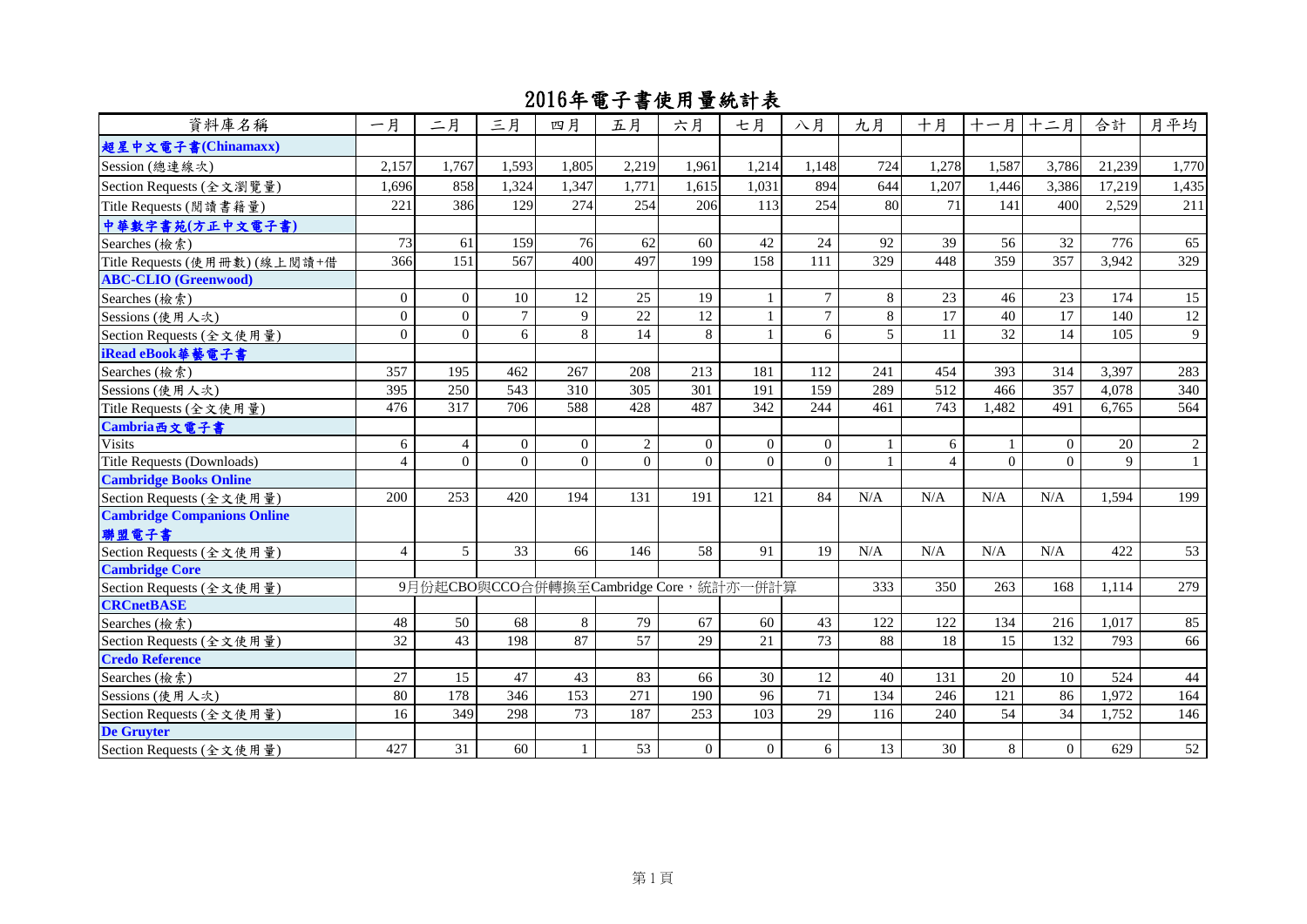| 資料庫名稱                                    | 一月               | 二月              | 三月             | 四月              | 五月              | 六月               | 七月              | 八月              | 九月              | 十月               | 十一月            | 十二月          | 合計           | 月平均             |
|------------------------------------------|------------------|-----------------|----------------|-----------------|-----------------|------------------|-----------------|-----------------|-----------------|------------------|----------------|--------------|--------------|-----------------|
| <b>Digital Dissertation Consortium</b>   |                  |                 |                |                 |                 |                  |                 |                 |                 |                  |                |              |              |                 |
| 數位化論文典藏聯盟                                |                  |                 |                |                 |                 |                  |                 |                 |                 |                  |                |              |              |                 |
| Searches (檢索)                            | 477              | 275             | 574            | 438             | 280             | 409              | 457             | 271             | 412             | 654              | 662            | 495          | 5,404        | 450             |
| Sessions (使用人次)                          | 346              | 224             | 396            | 322             | 247             | 319              | 273             | 216             | 361             | 15,875           | 25,165         | 25,988       | 69,732       | 5,811           |
| Title Requests (使用冊數)                    | 257              | 161             | 288            | 219             | 187             | 267              | 228             | 128             | 180             | 264              | 304            | 141          | 2,624        | 219             |
| <b>Early American Imprints (EAI)</b>     |                  |                 |                |                 |                 |                  |                 |                 |                 |                  |                |              |              |                 |
| 國科會圖書計畫電子書                               |                  |                 |                |                 |                 |                  |                 |                 |                 |                  |                |              |              |                 |
| Searches (檢索)                            | 55               | 32              | 37             | 47              | 38              | 35               | 40              | 43              | 40              | 43               | 35             | 34           | 479          | 40              |
| Section Requests (全文使用量)                 | 22               | $\overline{15}$ | 11             | $\overline{33}$ | $\overline{76}$ | 131              | 6               | $\overline{5}$  | $\mathbf Q$     | 12               | 20             | 16           | 356          | 30              |
| <b>Early English Books Online (EEBO)</b> |                  |                 |                |                 |                 |                  |                 |                 |                 |                  |                |              |              |                 |
| 國科會圖書計畫電子書                               |                  |                 |                |                 |                 |                  |                 |                 |                 |                  |                |              |              |                 |
| Searches (檢索)                            | $\boldsymbol{0}$ | $\Omega$        | $\Omega$       | $\Omega$        | $\overline{0}$  | $\overline{0}$   | $\overline{0}$  | $\overline{0}$  | $\overline{0}$  | $\boldsymbol{0}$ | $\mathbf{0}$   | $\mathbf{0}$ | $\mathbf{0}$ | $\theta$        |
| Sessions (使用人次)                          | $\mathbf{0}$     | $\Omega$        | $\Omega$       | $\overline{2}$  | $\overline{4}$  | $\mathbf{1}$     | $\Omega$        | $\Omega$        | $\mathbf{1}$    | $\mathbf{1}$     | $\mathbf{1}$   | $\Omega$     | 10           | $\mathbf{1}$    |
| Title Requests (使用冊數)                    | $\overline{0}$   | $\Omega$        | $\Omega$       | $\Omega$        | $\Omega$        | $\Omega$         | $\Omega$        | $\Omega$        | $\overline{0}$  | $\theta$         | $\theta$       | $\Omega$     | $\Omega$     | $\overline{0}$  |
| eBrary - Academic Complete               |                  |                 |                |                 |                 |                  |                 |                 |                 |                  |                |              |              |                 |
| Searches (檢索)                            | 51               | 28              | 57             | 61              | 48              | 41               | 61              | 76              | 45              | 82               | 71             | 76           | 697          | 58              |
| Section Requests (全文使用量)                 | 26,940           | 20,888          | 21,301         | 18,428          | 14,319          | 17,206           | 55,647          | 10,733          | 20,393          | 18,432           | 16,063         | 23,127       | 263,477      | 21,956          |
| Ebook Library (EBL) 西文電子書                |                  |                 |                |                 |                 |                  |                 |                 |                 |                  |                |              |              |                 |
| Title Requests (使用冊數)                    | $\overline{7}$   | $\Omega$        | $\mathbf{1}$   | $\Omega$        | $\mathbf{0}$    | $\overline{0}$   | $\mathfrak{Z}$  | $\mathbf{1}$    | $\mathbf{1}$    | $\overline{2}$   | $\theta$       | $\mathbf{2}$ | 17           | $\mathbf{1}$    |
| <b>Emerald</b>                           |                  |                 |                |                 |                 |                  |                 |                 |                 |                  |                |              |              |                 |
| Searches (檢索)                            | 135              | 153             | 378            | 106             | 117             | 92               | 2,732           | 1,551           | 3.248           | 7,705            | 5.637          | 2.863        | 24,717       | 2,060           |
| Section Requests (全文使用量)                 | 25               | 41              | 191            | 72              | 60              | 103              | 44              | 21              | 65              | 83               | 38             | 56           | 799          | 67              |
| <b>Gale Virtual Reference Library</b>    |                  |                 |                |                 |                 |                  |                 |                 |                 |                  |                |              |              |                 |
| Searches (檢索)                            | 18               | $\overline{0}$  | 14             | 66              | 49              | 46               | 83              | 32              | 46              | 55               | 51             | 50           | 510          | 43              |
| Sessions (使用人次)                          | 12               | 5               | 27             | $\overline{55}$ | $\overline{51}$ | 79               | $\overline{71}$ | $\overline{38}$ | 49              | 60               | 49             | 65           | 561          | 47              |
| Section Requests (全文使用量)                 | 59               | $\overline{7}$  | 132            | $\overline{27}$ | 23              | 106              | $\overline{37}$ | 13              | $\overline{73}$ | 43               | 11             | 83           | 614          | $\overline{51}$ |
| <b>HyRead ebook</b>                      |                  |                 |                |                 |                 |                  |                 |                 |                 |                  |                |              |              |                 |
| Searches (檢索)                            | 5,205            | 5,104           | 9,854          | 8,423           | 17,817          | 17,761           | 4,862           | 3,632           | 4,389           | 12,541           | 8,197          | 7,668        | 105,453      | 8,788           |
| Section Requests (全文使用量)                 | 2,307            | 2,846           | 2,302          | 2,473           | 2,351           | 1,765            | 2,629           | 1,650           | 2,456           | 1,169            | 2,040          | 3,245        | 27,233       | 2,269           |
| Title Requests (使用冊數)                    | 52               | 61              | 80             | 68              | 55              | 48               | 110             | 53              | 67              | 51               | 75             | 73           | 793          | 66              |
| <b>IGI Global</b> (含InfoSci)             |                  |                 |                |                 |                 |                  |                 |                 |                 |                  |                |              |              |                 |
| Searches (檢索)                            | 19               | $\overline{4}$  | $\mathfrak{Z}$ | $\mathbf{1}$    | 3               | $\overline{4}$   | $\mathbf{0}$    | 1               | $\mathfrak{Z}$  | $\mathbf{1}$     | $\mathbf{1}$   | $\mathbf{1}$ | 41           | 3               |
| Section Requests (全文使用量)                 | 117              | 28              | 43             | 113             | 66              | 23               | $\overline{23}$ | $\overline{4}$  | $\overline{13}$ | 55               | 20             | 88           | 593          | 49              |
| IGLibrary平臺                              |                  |                 |                |                 |                 |                  |                 |                 |                 |                  |                |              |              |                 |
| (BEP/CUP/SIAM/Springer)                  |                  |                 |                |                 |                 |                  |                 |                 |                 |                  |                |              |              |                 |
| Searches (檢索)                            | 84               | 42              | 192            | $\overline{0}$  | 224             | $\overline{0}$   | 448             | 128             | 73              | 592              | 407            | 1,364        | 3,554        | 296             |
| Section Requests (全文使用量)                 | $\boldsymbol{0}$ | $\mathbf{0}$    | 14             | $6\,$           |                 | $\boldsymbol{0}$ | $\mathbf{0}$    | $\,8\,$         | $\sqrt{6}$      | 10               | $8\phantom{1}$ | 12           |              |                 |
| Title Requests (使用冊數)                    | 11               | 31              | 56             | 49              | 17              | 24               | 21              | 13              | 20              | 34               | 17             | 92           | 385          | 32              |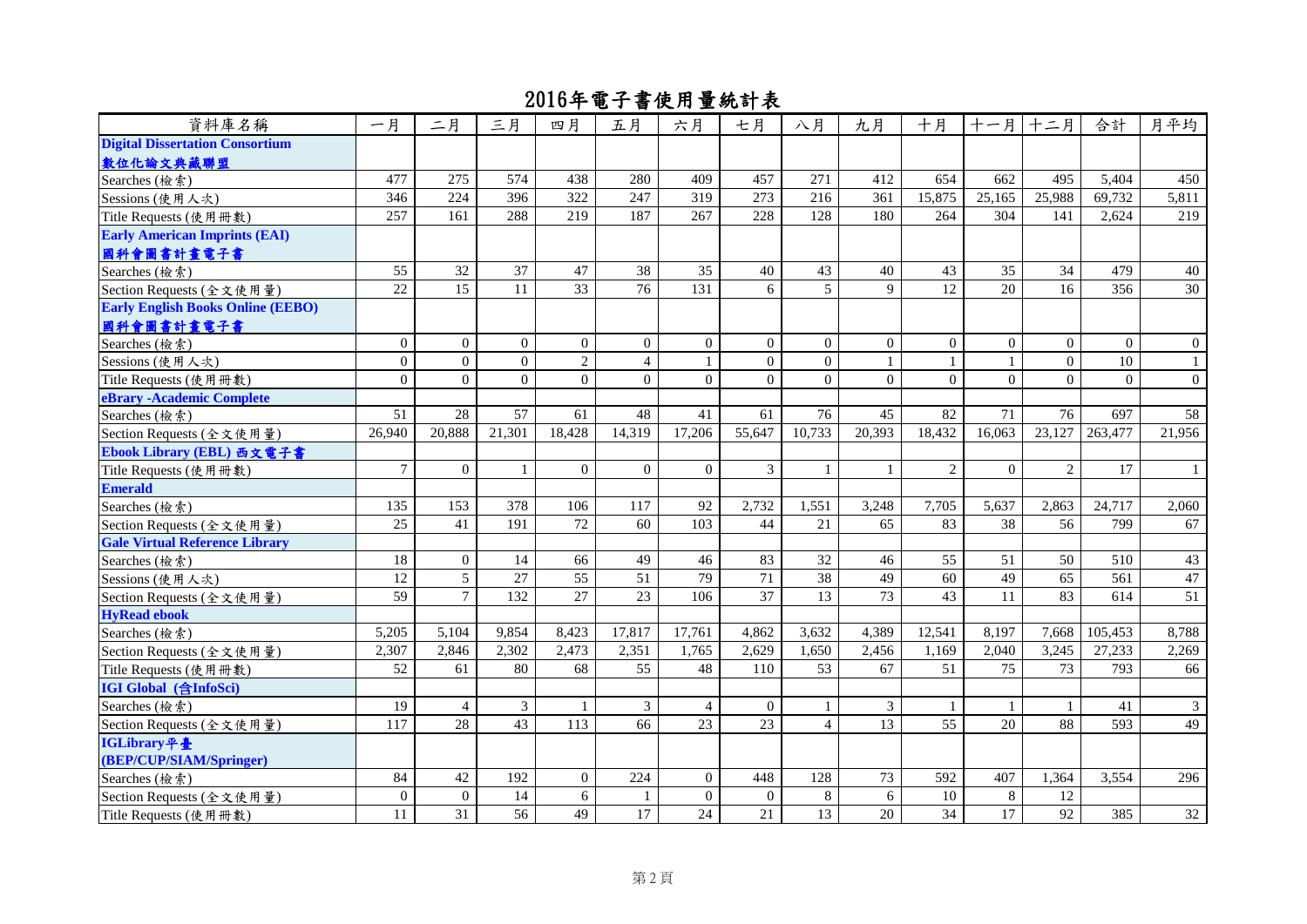| 資料庫名稱                           | 一月             | 二月             | 三月            | 四月             | 五月               | 六月             | 七月             | 八月             | 九月              | 十月       | 十一月十二月         |                | 合計      | 月平均             |
|---------------------------------|----------------|----------------|---------------|----------------|------------------|----------------|----------------|----------------|-----------------|----------|----------------|----------------|---------|-----------------|
| <b>IOS</b>                      |                |                |               |                |                  |                |                |                |                 |          |                |                |         |                 |
| Sessions (使用人次)                 | 516            | 538            | 567           | 544            | 546              | 547            | 534            | 536            | 552             | 545      | 554            | 581            | 6,560   | 547             |
| Section Requests (全文使用量)        | $\Omega$       | $\Omega$       | $\mathcal{L}$ | $\Omega$       | 97               | $\Omega$       | $\Omega$       | $\Omega$       | $\overline{37}$ | $\Omega$ | 6              | $\Omega$       | 142     | 12              |
| Title Requests (使用冊數)           | 491            | 487            | 493           | 497            | 496              | 496            | 484            | 492            | 495             | 488      | 489            | 491            | 5,899   | 492             |
| L&B數位圖書館                        |                |                |               |                |                  |                |                |                |                 |          |                |                |         |                 |
| Searches (檢索)                   | 120            | 167            | 254           | 129            | 120              | 163            | 88             | 119            | 101             | 111      | 155            | 104            | 1,631   | 136             |
| Title Requests (使用冊數)           | 5              | 5 <sup>5</sup> | 6             | $\overline{4}$ | $\overline{4}$   | 30             | 44             | 43             | 65              | 79       | 99             | 60             | 444     | 37              |
| McGraw Hill 聯盟電子書               |                |                |               |                |                  |                |                |                |                 |          |                |                |         |                 |
| Searches (檢索)                   | 48             | 48             | 95            | 47             | 37               | 63             | 28             | 35             | 36              | 50       | 51             | 46             | 584     | 49              |
| Title Requests (使用冊數)           | $\overline{c}$ | $\mathfrak{Z}$ | 6             | $\tau$         | $\mathbf{1}$     | 20             | $\mathfrak{F}$ | 10             | 8               | 23       | $\overline{4}$ | 8              | 97      | 8               |
| <b>MyiLibrary</b>               |                |                |               |                |                  |                |                |                |                 |          |                |                |         |                 |
| Searches (檢索)                   | 57             | 38             | 43            | 52             | 38               | 41             | 45             | 45             | 67              | 35       | 49             | 100            | 610     | 51              |
| Sessions (使用人次)                 | 884            | 571            | 1,416         | 1,017          | 838              | 556            | 410            | 460            | 1,317           | 1,048    | 888            | 1,019          | 10,424  | 869             |
| Section Requests (全文使用量)        | 1,855          | 1,424          | 3,059         | 1,780          | 2,435            | 787            | 1,144          | 459            | 2,187           | 2,099    | 862            | 1,181          | 19,272  | 1,606           |
| eBook Collection (EBSCOhost)    |                |                |               |                |                  |                |                |                |                 |          |                |                |         |                 |
| (原NetLibrary電子書)                |                |                |               |                |                  |                |                |                |                 |          |                |                |         |                 |
| Searches (檢索)                   | 13,580         | 8,568          | 16,916        | 13,966         | 13,223           | 12,163         | 12,422         | 16,794         | 13,993          | 23,215   | 21,762         | 20,725         | 187,327 | 15,611          |
| Sessions (使用人次)                 | 4,856          | 2,790          | 5,536         | 4,532          | 4,447            | 4,322          | 3,970          | 4,269          | 5,372           | 8,158    | 7,891          | 7,639          | 63,782  | 5,315           |
| Title Requests (Online) (使用冊數)  | 47             | 37             | $47\,$        | 233            | 361              | 337            | 279            | 57             | 45              | 73       | 41             | 47             | 1,604   | 134             |
| Title Requests (Offline) (使用冊數) | $\overline{2}$ | 5              | 5             | 13             | $\overline{47}$  | 17             | 27             | $\overline{2}$ | $\Omega$        | 3        | 43             | 6              | 170     | 14              |
| Oxford Scholarship Online 聯盟電子書 |                |                |               |                |                  |                |                |                |                 |          |                |                |         |                 |
| Searches (檢索)                   | $\mathbf{1}$   | $\Omega$       | 9             | 5              | $\Omega$         | -1             | $\overline{4}$ | 10             | 6               | $\Omega$ | $\mathbf{1}$   | $\Omega$       | 37      | $\mathfrak{Z}$  |
| Section Requests (全文使用量)        | 91             | 42             | 117           | 90             | 229              | 62             | 190            | 106            | 171             | 142      | 109            | 108            | 1,457   | 121             |
| OverDrive電子書                    |                |                |               |                |                  |                |                |                |                 |          |                |                |         |                 |
| Sessions (使用人次)                 | 74             | 140            | 209           | 136            | 174              |                |                |                | 6月份起停訂          |          |                |                | 733     | 147             |
| Title Requests (使用冊數)           | 28             | 61             | 79            | 79             | 71               |                |                |                |                 |          |                |                | 318     | 64              |
| OVID醫學主題電子書                     |                |                |               |                |                  |                |                |                |                 |          |                |                |         |                 |
| Title Requests (使用冊數)           | $\overline{4}$ | $\overline{2}$ | 30            | 11             | 23               | 5 <sup>5</sup> | 8              | $\overline{0}$ | 28              | 29       | 15             | 3              | 158     | 13              |
| SAGE eReference 聯盟電子書           |                |                |               |                |                  |                |                |                |                 |          |                |                |         |                 |
| Section Requests (全文使用量)        | 15             | $\mathbf{1}$   | 40            | 20             | 11               | $\overline{4}$ | 37             | 8              | 11              | $\Omega$ | $\overline{5}$ | 31             | 183     | 15              |
| ScienceDirect 聯盟電子書             |                |                |               |                |                  |                |                |                |                 |          |                |                |         |                 |
| Section Requests (全文使用量)        | 930            | 574            | 1,327         | 1,240          | 1,242            | 653            | 745            | 1,574          | 1,038           | 872      | 1,348          | 1,198          | 12,741  | 1,062           |
| SpringerLink 聯盟電子書              |                |                |               |                |                  |                |                |                |                 |          |                |                |         |                 |
| Section Requests (全文使用量)        | 10,214         | 5,253          | 9,070         | 8,909          | 7,368            | 6,369          | 19,596         | 12,570         | 9,394           | 10,408   | 9,639          | 10,473         | 119,263 | 9,939           |
| <b>TAEBC Karger</b>             |                |                |               |                |                  |                |                |                |                 |          |                |                |         |                 |
| Section Requests (全文使用量)        | $\overline{4}$ | $\overline{0}$ | $8\,$         | $\overline{0}$ | $\boldsymbol{9}$ | 6              | $\overline{4}$ | $\overline{9}$ | $\overline{2}$  |          | 17             | $\overline{0}$ | 60      | $5\overline{)}$ |